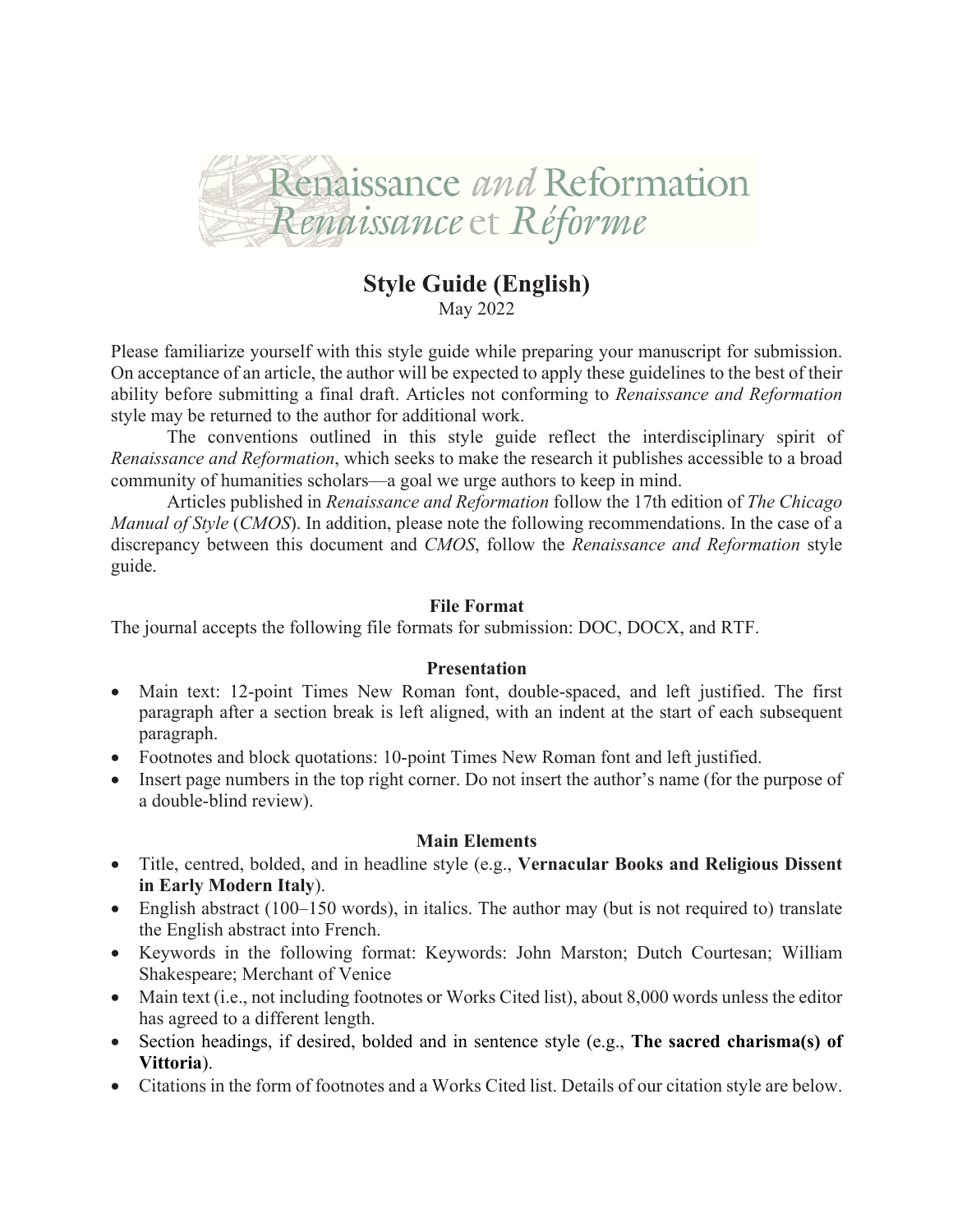#### **Spelling**

Use Canadian English following the *Canadian Oxford Dictionary*, 2nd edition (e.g., colour, among [not amongst], realize, analyze [and other -ize spellings], travelled, etc.).

#### **Quotations and Translations**

Quotations from any source (primary, secondary, and classical) in a language other than English or French must be accompanied by an English or French translation. The translation may appear either in the main text (in parentheses) or in the footnotes. Both original and translation must be cited in full (including edition and page numbers). Author's translations should be followed by "(my translation)." If most or all translations are by the author, write "all translations are mine unless otherwise noted" or "all translations are mine" in a footnote immediately following the first author's translation.

Quotations of fewer than fifty words (approximately three lines) in both main text and footnotes should be in double quotation marks. Quotations of **more than fifty words** in the main text only (not in footnotes) should be set as a block quote (drop down a double space and indent the whole quotation, using Times New Roman 10 and omitting double quotation marks).

Ellipses must be marked "[…]" (e.g., "Therefore, since brevity is the soul of wit, […] I will be brief"). Please note that the use of square brackets is to signal that the omission is editorial, not a feature of the original text. Any changes or additions to quotations should also appear in square brackets: Polonius's next statement is indeed brief, precisely as he claims it will be: "Your noble son [Hamlet] is mad" (2.2.92).

#### **Numbers and Dates**

- Spell out whole numbers from zero through one hundred (e.g., nine; fifty-five; one hundred; 101; 203; 6,984).
- Use numerals for percentages (e.g., 3 percent, 90–95 percent).
- Refer to parts of works as follows: chapter 4, part 2, book 3.
- Use day-month-year style for dates (e.g., 12 January 1482).
- Spell out centuries (e.g., sixteenth century), but use numerals for decades (e.g., the 1560s).
- Use an en dash (–) to connect numbers or dates when replacing "to" as follows: see chapters 15–17; Genesis 6:13–21; the years 1434–63 were significant (but, "from 1434 to 1463").

#### **Capitalization, Punctuation, and Emphasis**

*Capitalization:* Capitalize centuries in Italian whether employed as noun or adjective (so "Cinquecento," not "cinquecento"). Capitalize "Reformation" but not its derivative forms (e.g., reform, reformer).

*Comma:* Use the serial (or Oxford) comma; that is, use a comma before "and" in the last item of a list (e.g., enter Horatio, Marcellus, and Bernardo).

*Em dash:* Use a closed em dash (-), not a hyphen (-) or en dash (-), to set off parenthetical information (e.g., Because the manuscript had not been fully copied—let alone illuminated further details are scant).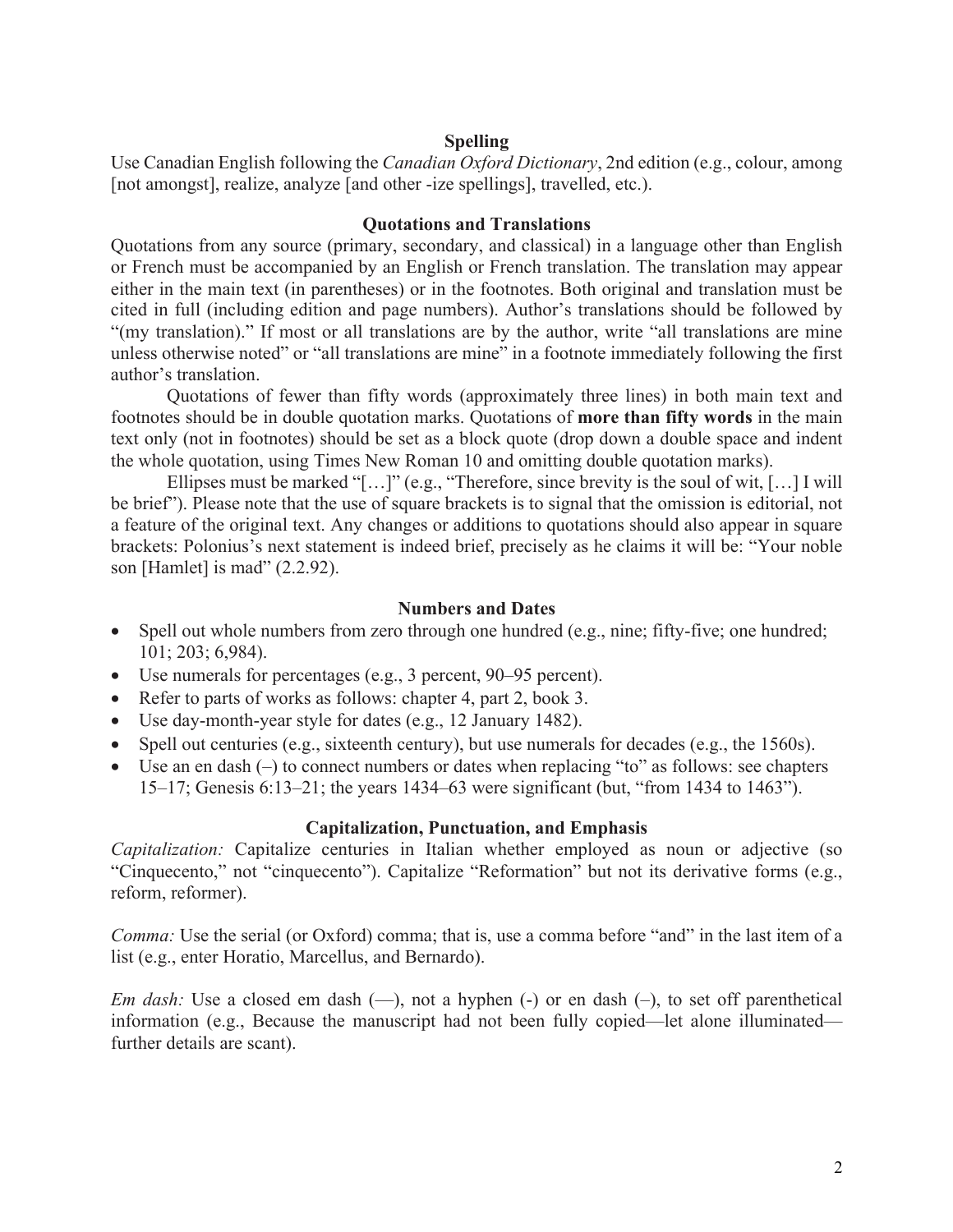*Italics:* Use italics for short, non-English language terms that are not in common usage (e.g., *amour fou*, *dolce stil novo*), and for editorial emphasis within quotations, in which case the quotation must be followed by "(my emphasis)."

*Quotation marks:* Use double quotation marks in most cases. Single quotation marks should be used only for quotations (or titles) within a quotation; for example, "'If so in adversity': Mastering Fortune in Lorenzo Leonbruno's *Calumny of Apelles*." Commas and periods at the end of a quotation should appear inside the quotation mark; colons, semi-colons, and question marks that are not part of a quotation should appear outside.

*Period:* Use only one space after periods and before the start of a new sentence.

*Possessives:* Use an apostrophe + s for all names (even names from antiquity or those with an *eez*  sound): Mary's, Charles's, Xerxes's.

# **URLs**

- Enclose the URL in brackets when embedded as a reference in the main body of the text. If the URL is an integral part of a sentence or stands alone (as in a footnote reference), no brackets are needed. Long URLs should be placed in footnotes.
- If the URL sits behind a paywall or subscription, cite either the main page or a page that offers options for access (e.g., https://www.oed.com/ for the *Oxford English Dictionary*, or https://www.jstor.org/stable/41917400 for a specific article in *Renaissance Drama*) rather than your own institution's pathway to that resource.
- If a site no longer exists, add "(site discontinued)" after the URL.
- Please note that if a DOI exists, the DOI is preferred.

## **Citations**

Please use footnotes with a Works Cited list at the end of the article. Citations in footnotes should *in most cases* follow *CMOS*'s Note and Bibliography style (*CMOS* chapter 14) using the shortened format (see examples below) and refer to an entry in the Works Cited list. Note: *Renaissance and Reformation* does not require authors to write out citations in full on first use; all citations can appear in the shortened format (e.g., Grassby, "Material Culture," 592) with full bibliographic details given in the Works Cited list.

If the source does not give a page number, or page numbers are based on user-defined text size, include chapter or section numbers/headings where relevant.

*Web resources:* When citing a web resource, be sure to include links; if a DOI is available, it must be used (DOIs can be looked up via www.crossref.org/guestquery). A publication or revision date (formatted as follows: 14 July 2020) is also required; in the absence of these, use an access date.

DOIs are also requested for books and book chapters where available.

*Footnote numbers and references:* Use a superscript Arabic numeral in the main text to refer to the footnote. In the footnote, if there is any room for doubt, clarify what numbers in your citations mean (e.g., if 2:13 refers to book and page rather than volume and page). Use the first instance of a citation to ensure that all subsequent references to the same source are understood.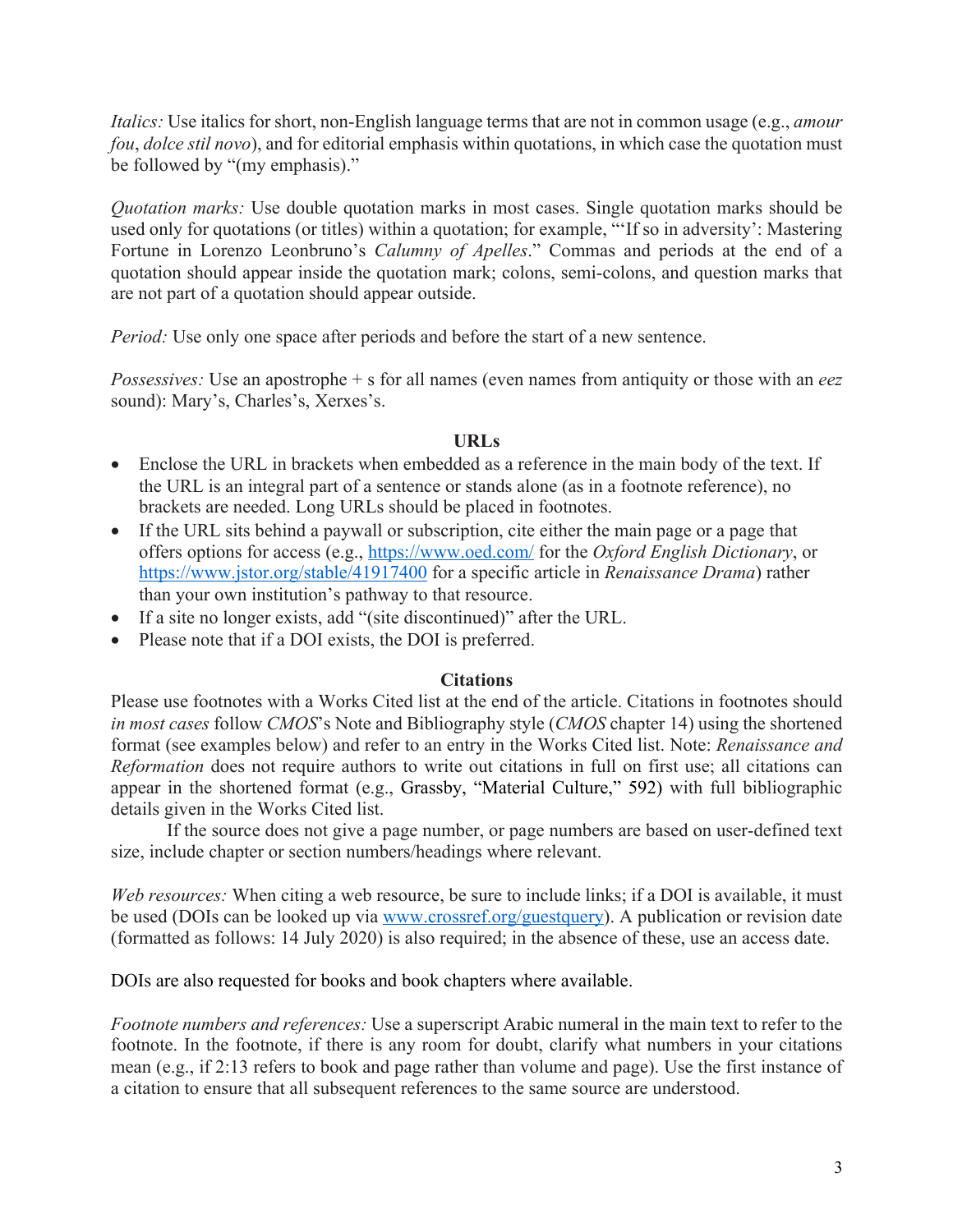*Titles:* Use headline-style capitalization for English titles (e.g., *Renaissance Poets: A New Study*). Use sentence-style capitalization for non-English titles (e.g., *Les relations publiques: Dans une société en mouvances*)*.* Italicize abbreviations for titles that are italicized in full (e.g., *OED* for *Oxford English Dictionary).* 

*Page ranges:* Please follow *CMOS* 9.61 for inclusive numbers (e.g., 71–72; 100–104 [if it starts on 100 or 200]; 101–8 [if it starts at 101]; 321–28).

Please avoid Latin abbreviations in citations (e.g., art. cit., cf., *infra*, *idem* or id., *ibidem* or *ibid*., loc. cit., op. cit., *passim*, *supra*).

Note: *Renaissance and Reformation* differs from *CMOS* in regard to date format in citations (so "accessed 18 April 2022" instead of "accessed April 18, 2022"). Note also that *Renaissance and Reformation* does not follow *CMOS* in using the 3-em dash for repeated names on the Works Cited list; please write out the author's full name for each entry.

# **Sample "Works Cited" list entries**

*Book with one author:*

Richardson, Brian. *Women and the Circulation of Texts in Renaissance Italy*. Cambridge: Cambridge University Press, 2020. https://doi.org/10.1017/9781108774482.

# *Editor in place of author:*

Griffiths, Richard, ed. *The Bible in the Renaissance: Essays on Biblical Commentary and Translation in the Fifteenth and Sixteenth Centuries*. Aldershot: Ashgate, 2001. https://doi.org/10.4324/9781315241104.

## *Editor and/or translation in addition to author:*

Vives, Juan Luis. *The Education of a Christian Woman: A Sixteenth-Century Manual*. Edited and translated by Charles Fantazzi. Chicago: University of Chicago Press, 2000.

# *Chapter in an edited work:*

Elsky, Martin. "Words, Things, and Names: Jonson's Poetry and Philosophical Grammar." In *Classic and Cavalier: Essays on Jonson and the Sons of Ben*, edited by Claude J. Summers and Ted-Larry Pebworth, 31–55. Pittsburgh, PA: University of Pittsburgh Press, 1982.

# *Citing a multivolume work as a whole:*

James, Henry. *The Complete Tales of Henry James*. Edited by Leon Edel. 12 vols. London: Rupert Hart-Davis, 1962–64. [See note 19 below.]

## *Citing a modern edition of a classical text:*

Augustine. *The Confessions of St. Augustine*. Translated by Edward B. Pusey. New York: P. F. Collier and Son, 1909. [See note 20 below.]

# *Journal article:*

Grassby, Richard. "Material Culture and Cultural History." *Journal of Interdisciplinary History* 35, no. 4 (April 2005): 591–603. https://doi.org/10.1162/0022195043327426.